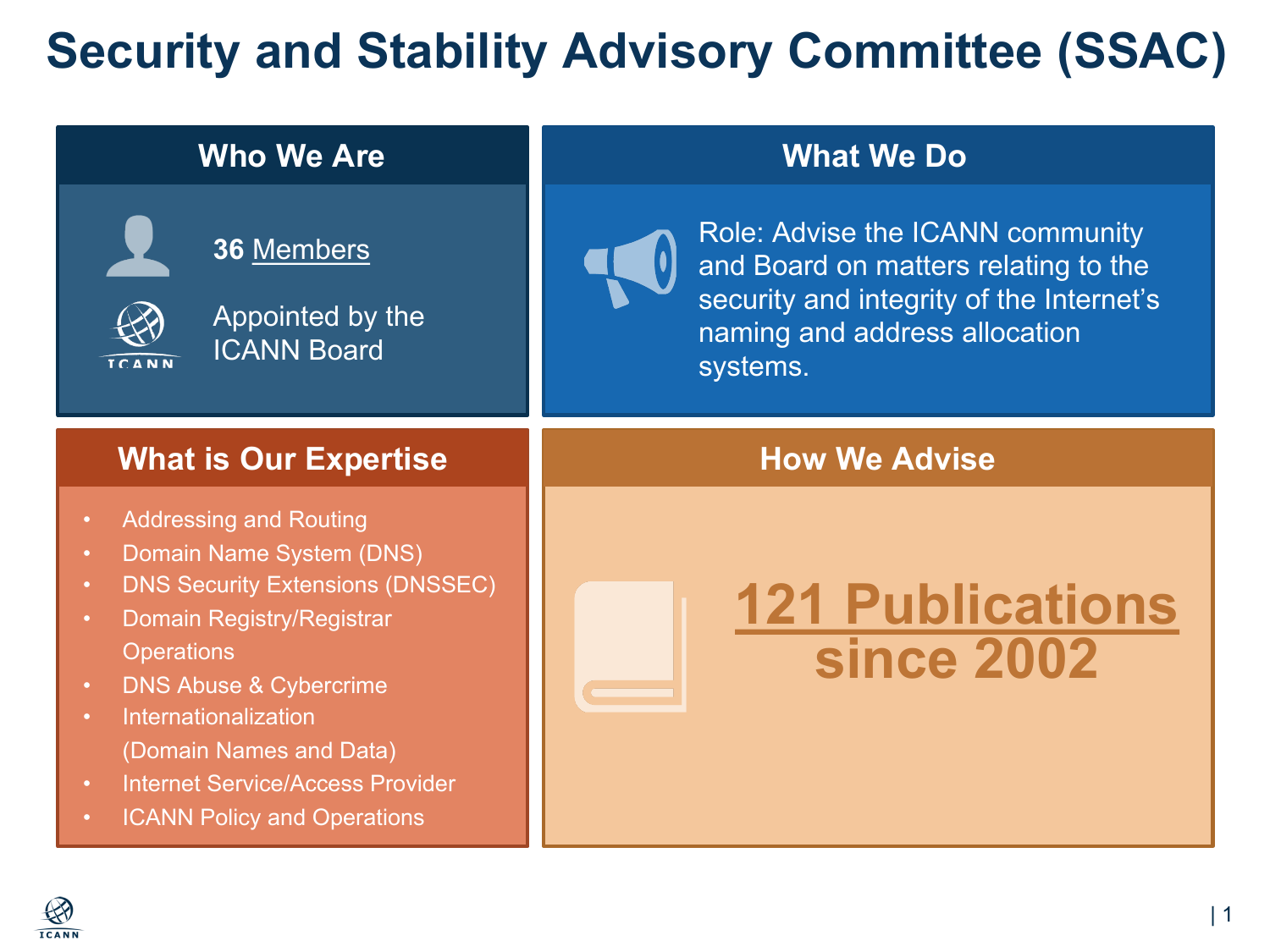# **Security and Stability Advisory Committee (SSAC)**

#### **ICANN's Mission & Commitments**

- Ensure the stable and secure operation of the Internet's unique identifier systems.
- Preserve and enhance the administration of the DNS and the operational stability, reliability, security, global interoperability, resilience, and openness of the DNS and the Internet.

#### **Consideration of SSAC Advice**



#### **SSAC Publication Process**